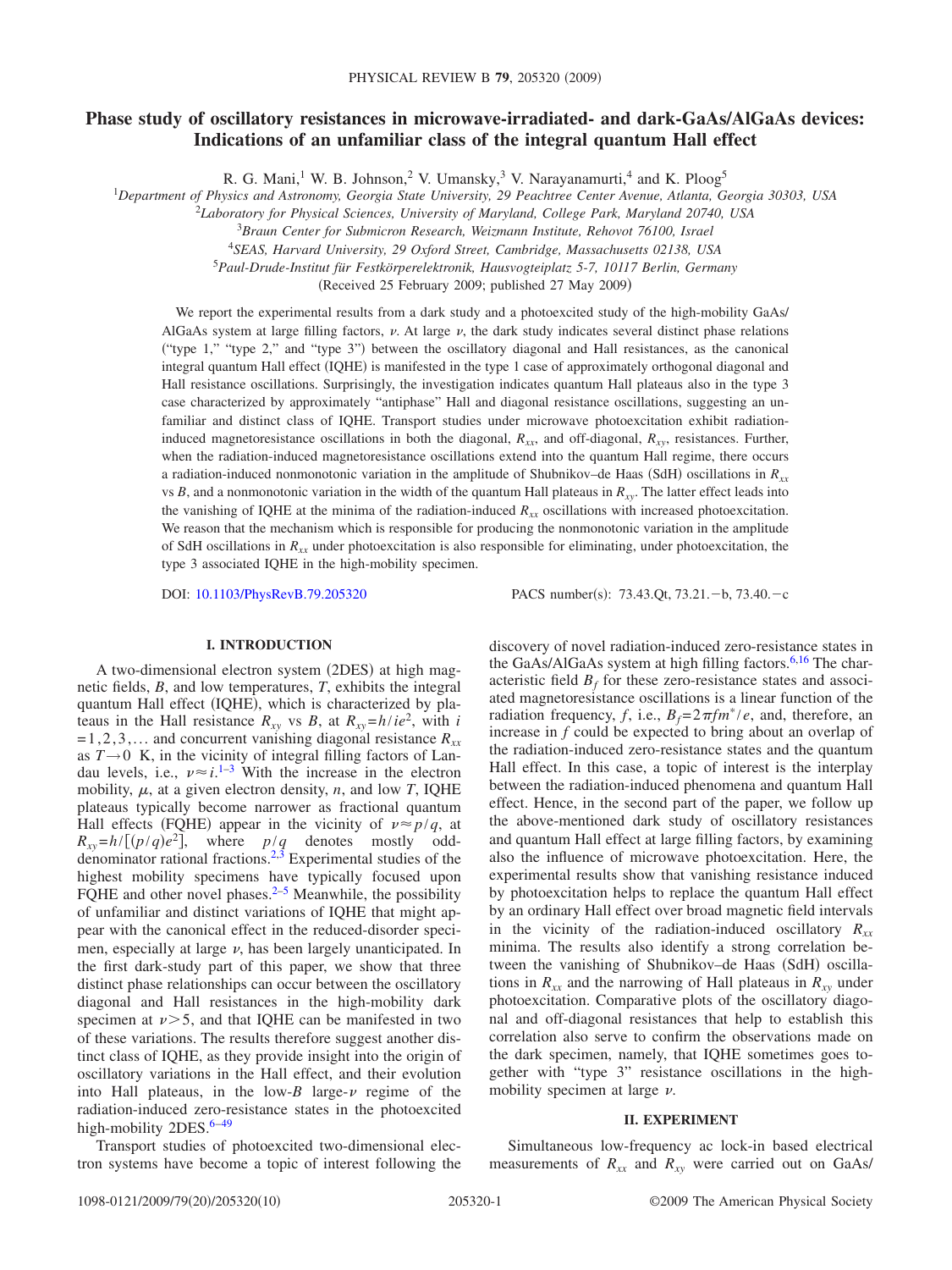AlGaAs single heterojunctions at  $T > 0.45$  K, with matched lock-in time constants, and sufficiently slow *B*-field sweep rates. The *B* field was calibrated by ESR of DPPH.<sup>12[,29](#page-9-3)</sup>

Shubnikov–de Haas oscillations and associated IQHE became weaker, as usual, at higher *T*, and few oscillations or Hall plateaus were evident for  $\nu > 20$  at  $T > 1.7$  K in the dark study. Thus, we focused upon  $0.45 \le T \le 1.7$  K, where *T*-induced changes in the phase relations were not discerned and, further, beats were not observed in the SdH oscillations. The observed phase differences were verified not to be experimental artifacts originating from the choice of experimental parameters such as the *B*-sweep rate, the data acquisition rate, lock-in integration time, and other typical variables. The observed phase relations also did not show an obvious dependence on the sample geometry, or type (Au-Ge/Ni or In) of contacts. The reported phase relation between the oscillatory Hall and diagonal resistances could often be identified by eye. Yet, we have utilized background subtraction here for the sake of presentation, mainly to realize overlays in the figures, for phase comparison. An explicit example of the background subtraction procedure is illustrated in the Appendix. Finally, although the mobility  $\mu$  has been provided,  $\mu$  alone seems not to be sufficient for classifying the observed phenomena in high- $\mu$  specimens. Here, the high-mobility condition was realized by brief illumination with a red LED.

The second part of the study, i.e., the photoexcited study,  $\frac{6}{5}$ followed the same methods as the dark study with the difference that microwaves introduced via a rectangular waveguide served to irradiate the specimen. Here, the radiation intensity was adjusted externally as desired.

# **III. PART 1: THE DARK STUDY**

# **A. Background: "type 1" phase relation in the canonical IQHE at large**

To review the basics, Fig.  $1(a)$  $1(a)$  exhibits measurements from a typical low-mobility Hall bar specimen with  $n=3.2$  $\times 10^{11}$  cm<sup>-2</sup> and  $\mu$ =0.4 $\times 10^{6}$  cm<sup>2</sup>/V s. Here, as is usual with IQHE, large amplitude SdH oscillations in  $R_{xx}$  lead into zero-resistance states with increasing *B*, as  $R_{xy}$  exhibits plateaus at  $R_{xy} = h/ie^2$  for  $\nu \approx i$ , with  $i = 2, 4, 6, \ldots$  This canonical low-mobility IQHE system is known to follow a resistivity/ resistance rule,<sup>50[,51](#page-9-5)</sup> at a each  $T^{52}$  $T^{52}$  $T^{52}$ , whereby  $R_{xx} \propto B[dR_{xy}/dB]$ and  $dR_{xy}/dB$  is the *B*-field derivative of  $R_{xy}$ .<sup>[50](#page-9-4)</sup> In order to check the validity of this rule, Fig. [1](#page-1-0)(b) exhibits  $B[dR_{xy}/dB]$ , which is then to be compared with the  $R_{xx}$  shown in Fig.  $1(a)$  $1(a)$ . Such a comparison suggests general consistency between the observed results and the suggested rule. $50-52$ 

For the sake of further analysis, Fig.  $1(c)$  $1(c)$  shows the oscillatory part of the diagonal  $(\Delta R_{xx})$  and the off-diagonal Hall  $(\Delta R_{xy})$  resistances vs v. Here,  $\Delta R_{xy} = R_{xy} - R_{xy}^{\text{back}}$  and  $\Delta R_{xx}$  $=R_{xx}-R_{xx}^{\text{back}}$ , as  $R_{xy}^{\text{back}}$  and  $R_{xx}^{\text{back}}$  are the background resistances shown in Fig.  $1(a)$  $1(a)$ . Note that, sometimes, we shall also refer to this oscillatory  $\Delta R_{xy}$  as "SdH oscillations," for lack of a better term, simply to avoid confusing it with the radiationinduced oscillations in  $R_{xy}$ . The reader should bear in mind that these SdH oscillations in  $R_{xy}$  are sometimes just another manifestation of IQHE. As evident from Fig.  $1(c)$  $1(c)$ , the quan-

<span id="page-1-0"></span>

FIG. 1. (Color online) Canonical IQHE and type 1 oscillations: (a) Hall plateaus at  $R_{xy} = h/ie^2$ , i.e., IQHE's, coincide with minima in the diagonal resistance  $R_{xx}$  in a GaAs/AlGaAs Hall bar device. (b) A comparison of  $B[dR_{xy}/dB]$  shown here in Fig. [1](#page-1-0)(b) with  $R_{xx}$  in Fig. [1](#page-1-0)(a) suggests that  $R_{xx} \propto B[dRxy/dB]$ , as per the resistivity rule (Ref. [50](#page-9-4)). (c) A canonical quantum Hall system at large  $\nu$  also exhibits an approximately  $\pi/2$  phase shift between the oscillatory parts of  $R_{xx}$  and  $R_{xy}$ .

tum Hall characteristics of Fig.  $1(a)$  $1(a)$  yield approximately orthogonal oscillations in  $\Delta R_{xx}$  and  $\Delta R_{xy}$  such that  $\Delta R_{xx} \approx$  $-\cos(2\pi[\nu/2])$  and  $\Delta R_{xy} \approx \sin(2\pi[\nu/2])$ . This phase description becomes more appropriate at higher filling factors as the harmonic content in the oscillations is reduced and the oscillations attain the appearance of exponentially damped sine/ cosine waves. We denote the quantum Hall features of Figs.  $1(a)-1(c)$  $1(a)-1(c)$  as type 1 characteristics and present the essentials in Fig.  $2(a)$  $2(a)$ .

#### **B. Summary of the other observable phase relations at large**

This study reports on other observable phase relations in the high-mobility 2DES. We find, for instance, a "type 2" phase relation, where  $|R_{xy}|$  is enhanced (suppressed) at the  $R_{xx}$  oscillation peaks (valleys) and the  $\Delta R_{xy}$  oscillations are in phase with the  $R_{xx}$  or  $\Delta R_{xx}$  oscillations, as shown in Fig.  $2(b)$  $2(b)$ . There also occurs the more remarkable "type 3" case where  $|R_{xy}|$  is enhanced (suppressed) at the  $R_{xx}$  SdH oscillation minima (maxima) and the  $\Delta R_{xy}$  oscillations are phaseshifted by approximately " $\pi$ " with respect to the  $R_{xx}$  or  $\Delta R_{xx}$ oscillations, as shown in Fig.  $2(c)$  $2(c)$ . Both type 2 and type 3 oscillations show variance from the resistivity/resistance rule for quantum Hall systems.<sup>50</sup> Here, we survey these experimentally observed phase relations and related crossovers in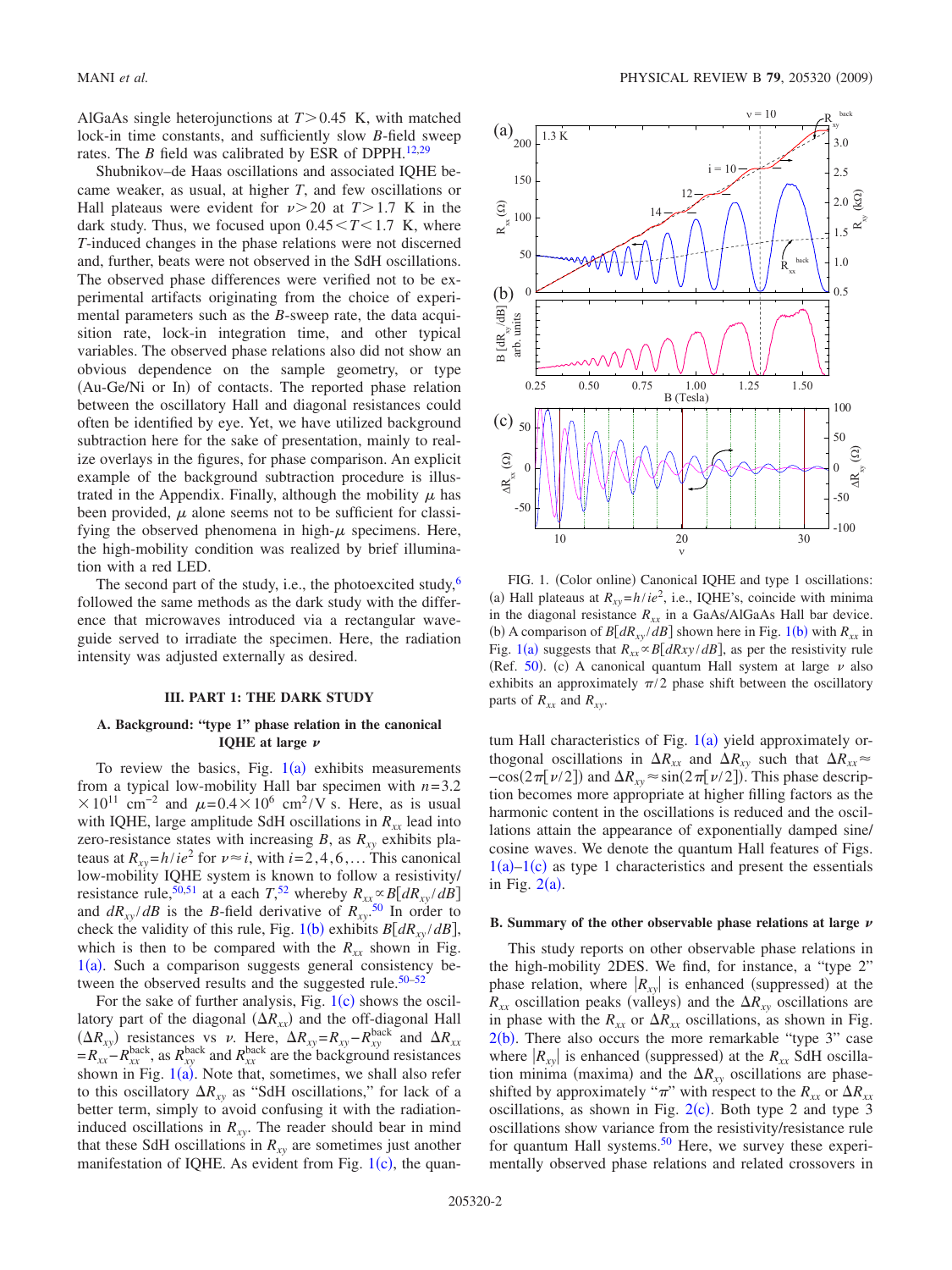<span id="page-2-0"></span>

FIG. 2. (Color online) In this figure, panels  $(a)$ – $(c)$  exhibit, using representative data, the three types of magnetoresistance oscillations that are examined in this study while panel (d) illustrates an experimental observation of IQHE observed in the case of type 3 oscillations. (a) This panel shows the approximate-orthogonality observed between the  $\Delta R_{xx}$  and  $\Delta R_{xy}$  oscillations at large filling factors in the usual IQHE, see Fig.  $1(c)$  $1(c)$ . (b) This panel illustrates the "in-phase" (type 2) oscillations in  $\Delta R_{xx}$  and  $\Delta R_{xy}$  at large filling factors, which have been observed in this study. (c) This panel presents the approximately  $\pi$  phase shift between  $\Delta R_{xx}$  and  $\Delta R_{xy}$ oscillations that characterizes type 3 oscillations, also observed at large  $\nu$  in this study. (d) At the top, this panel exhibits type 3 oscillations at large filling factors. The bottom part of panel (d) illustrates the associated IQHE.

the high-mobility 2DES, and then focus on the type 3 case, which also brings with it, remarkably, a distinct and unfamiliar class of IQHE that is illustrated in Fig.  $2(d)$  $2(d)$ .

#### **C. Results**

### *1. Type 1–type 2 crossover and type 2 phase relation at large*

For a high-mobility specimen with  $n=3\times10^{11}$  cm<sup>-2</sup> and  $\mu = 1.1 \times 10^7$  cm<sup>2</sup>/V s that shows IQHE up to  $i \approx 40$ , Fig. [3](#page-2-1)(a) illustrates  $R_{xx}$ ,  $R_{xy}$ , and  $\Delta R_{xy}$  for both *B* directions, using the convention  $R_{xy}$  > 0 for *B* > 0. Figures [3](#page-2-1)(b) and 3(c) confirm similar behavior for both *B* directions once the antisymmetry in  $\Delta R_{xy}$  under *B* reversal is taken into account. Figure [3](#page-2-1)(c) indicates that from  $20 \le \nu < 46$ ,  $\Delta R_{xy}$  oscillations are approximately orthogonal to the  $\Delta R_{xx}$  oscillations, as in Fig. [1](#page-1-0)(c). This feature, plus the manifestation of Hall plateaus in Fig.  $3(a)$  $3(a)$ , and the consistency with the resistivity/resistance rule indicated in Fig.  $3(d)$  $3(d)$  over this  $\nu$  range, confirms that the IQHE observed here is the canonical effect. A remarkable and interesting feature in Fig.  $3(c)$  $3(c)$  is that, following a

<span id="page-2-1"></span>

FIG. 3. (Color online) Type 1 to type 2 crossover at large  $v: (a)$  $R_{xx}$ ,  $R_{xy}$ , and the oscillatory Hall resistance,  $\Delta R_{xy}$ , are shown over low magnetic fields, *B*, for a high-mobility GaAs/AlGaAs specimen. Here, the oscillatory Hall resistance is antisymmetric under field reversal, i.e.,  $\Delta R_{xy}(-B) = -\Delta R_{xy}(+B)$ , as expected. (b) The oscillatory diagonal resistance  $(\Delta R_{xx})$  and  $\Delta R_{xy}$  have been plotted vs  $\nu$ to compare their relative phases for  $-B$ . (c) As above for  $+B$ . For  $20 \le \nu \le 46$ ,  $\Delta R_{xx}$  and  $\Delta R_{xy}$  are approximately orthogonal as in Fig. [1](#page-1-0)(c). For  $56 \le \nu \le 70$ ,  $\Delta R_{xx}$  and  $\Delta R_{xy}$  are approximately in-phase, unlike at  $\nu$ <46. Note that the right ordinates in Fig. [3](#page-2-1)(c) and Fig.  $3(b)$  $3(b)$  show  $+\Delta R_{xy}$  and  $-\Delta R_{xy}$ , respectively, in order to account for the antisymmetry in  $\Delta R_{xy}$  under *B* reversal. (d)  $B(dR_{xy}/dB)$  and  $R_{xx}$ are plotted vs  $\nu$ . For  $\nu < 46$ , the two quantities are similar and in-phase, while a phase difference develops at higher  $\nu$ .

smooth crossover,  $\Delta R_{xx}$  and  $\Delta R_{xy}$  become in-phase, i.e., type 2, for  $\nu \ge 56$ , as a variance with the resistivity/resistance rule, in the form of a phase shift, develops in Fig.  $3(d)$  $3(d)$ .

Figures  $4(a)$  $4(a)$  and  $4(b)$  provide further evidence for inphase type 2 oscillations in a Hall bar. Here, the Hall oscillations tend to enhance the magnitude of  $R_{xy}$  at the  $R_{xx}$  SdH maxima (type 2), even as Hall plateaus are imperceptible in the  $R_{xy}$  curve. Yet, from Fig. [4](#page-3-0)(a), it is clear that  $\Delta R_{xy}$  is a Hall effect component, and not a misalignment offset admixture of  $R_{xx}$  into  $R_{xy}$ , since  $\Delta R_{xy}$  is antisymmetric under *B* reversal. We have presented these data exhibiting these type 2 oscillations and type 1 to type 2 crossover mainly for the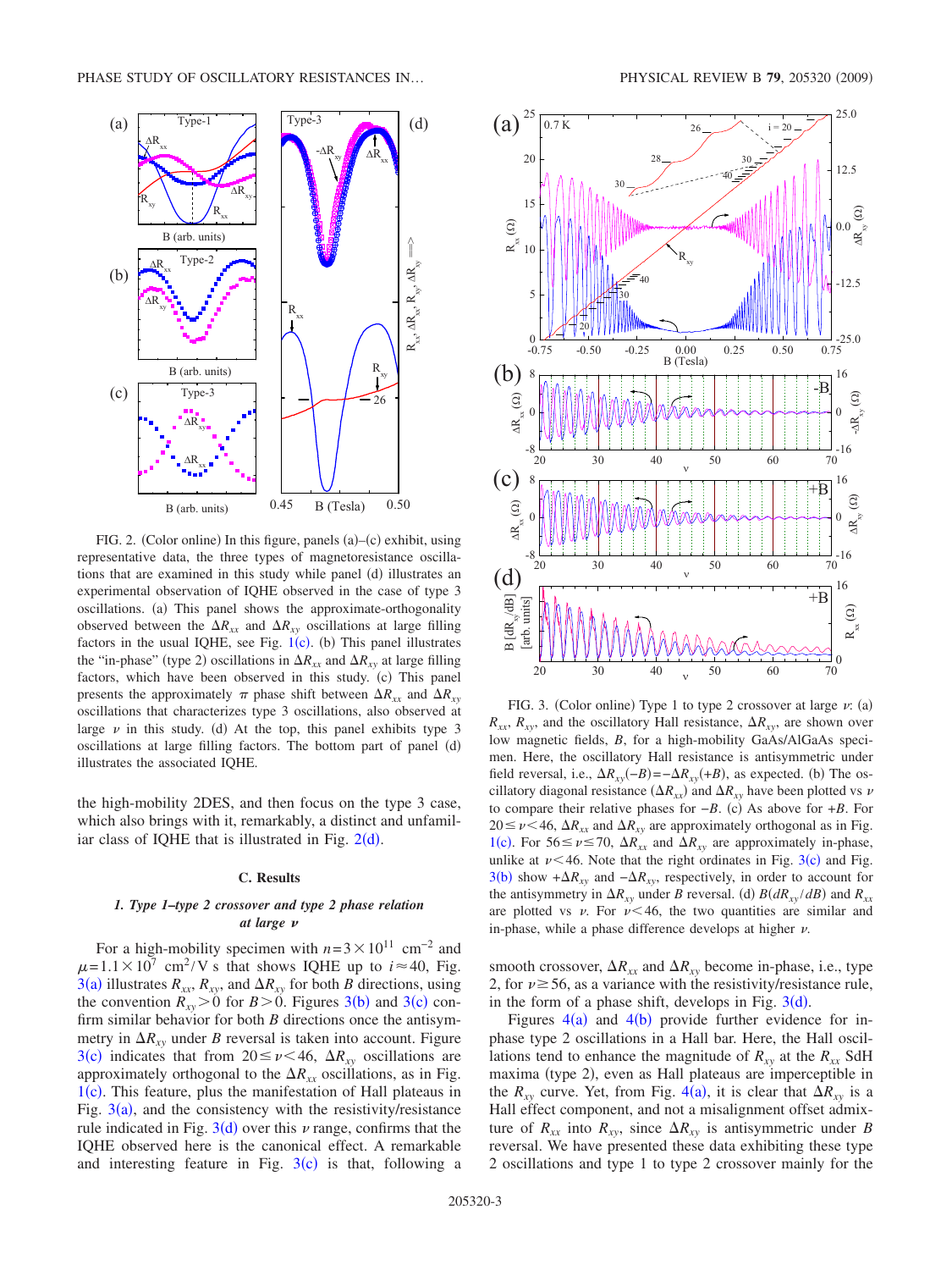<span id="page-3-0"></span>

FIG. 4. (Color online) Type 2 oscillations at large  $\nu$ : (a)  $R_{xx}$ ,  $R_{xy}$ , and  $\Delta R_{xy}$  have been shown for a Hall bar specimen with  $n=2.9$  $\times 10^{11}$  cm<sup>-2</sup> and  $\mu$ =6 $\times$ 10<sup>6</sup> cm<sup>2</sup>/V s, which exhibits in-phase  $R_{xx}$ and  $\Delta R_{xy}$  oscillations. Note the absence of discernible Hall plateaus in  $R_{xy}$ , when the oscillatory resistances are in-phase. (b) Here, the amplitudes of  $\Delta R_{xx}$  and  $\Delta R_{xy}$  show similar  $\nu$  variation. (c)  $B(dR_{xy}/dB)$  and  $R_{xx}$  are plotted vs  $\nu$ . A comparison of the two traces suggests a 90° phase shift between the two quantities.

sake of completeness; the main focus of this paper are the results that appear in the following.

## 2. Type 3 phase relation at large v and an unfamiliar IQHE

Figure  $5$  illustrates the third (type 3) phase relation in a high-mobility square shape 2DES with  $n=2.9\times10^{11}$  cm<sup>2</sup> and  $\mu = 1 \times 10^7$  cm<sup>2</sup>/V s. Although  $\mu$  for this specimen is similar to the one examined in Figs.  $3(a) - 3(d)$  $3(a) - 3(d)$ , the experimental results do look different. Figure  $5(a)$  $5(a)$  exhibits data taken at  $T=0.85$  $T=0.85$  K and  $T=0.5$  K. Figure  $5(a)$  shows that the main effect of changing *T* is to modify the amplitude of the  $\Delta R_{xx}$  and  $\Delta R_{xy}$  oscillations, so that oscillatory effects persist to a lower *B* at the lower *T*. The data of Fig.  $5(a)$  $5(a)$  also show that  $\Delta R_{xy}$  tends to reduce the magnitude of  $R_{xy}$  over the *B* intervals corresponding to the  $R_{xx}$  peaks, as in Fig. [2](#page-2-0)(c), the type 3 case. Meanwhile, quantum Hall plateaus are easily perceptible in  $R_{xy}$ ; see Fig. [5](#page-3-1)(a). Figures 5(b) and 5(c) demonstrate that for +*B*, for example,  $\Delta R_{xx}$  and  $-\Delta R_{xy}$  show nearly the same line shape for  $30 \le v \le 60$ , and the phase relation does not change with *T*. Meanwhile, a comparison of  $B[dR_{xy}/dB]$  and  $R_{xx}$ , see Fig. [5](#page-3-1)(d), suggests a variance with the resistivity/resistance rule. Indeed, the correlation between the oscillatory diagonal and off-diagonal resistances held true down to nearly  $\nu = 5$  $\nu = 5$ , see left inset of Fig.  $5(e)$ , as narrow IQHE plateaus were manifested in  $R_{xy}$ , see Fig. [5](#page-3-1)(e). For  $\nu$  $\leq$  4, however,  $R_{xx}$  correlated better with  $B[dR_{xy}/dB]$ , see right inset of Fig. [5](#page-3-1)(e), than with  $-\Delta R_{xy}$ , which suggested that the resistivity/resistance rule<sup>50</sup> might come into play at

<span id="page-3-1"></span>

FIG. 5. (Color online) Type 3 oscillations at large  $\nu$  and type 3 to type 1 crossover at large B: (a) data for a square shape GaAs/ AlGaAs specimen, where the magnitude of  $R_{xy}$  is reduced at the  $R_{xx}$ oscillation maxima. Here, the +*B* and the −*B* portions of the  $R_{xy}(0.85 \text{ K})$  curve have been offset in opposite directions along the abscissa with respect to the  $R_{xy}(0.5 \text{ K})$  curve, for the sake of presentation. Note the well-developed plateaus in  $R_{xy}$ . (b) At *T* = 0.85 K, a plot of  $\Delta R_{xx}$  and  $-\Delta R_{xy}$  confirms similarity and a type 3 phase relation. (c) Same as (b) but at  $T=0.5$  K. (d)  $B(dR_{xy}/dB)$ and  $R_{xx}$  are plotted vs  $\nu$ . The plot shows incommensurability between the two quantities. (e) The main panel shows the Hall resistance vs *B*, with relatively narrow Hall plateaus, down to around filling factor  $\nu = 4$ . Left inset: as in Figs. [5](#page-3-1)(b) and 5(c) above,  $-\Delta R_{xy}$ follows  $R_{xx}$ , down to nearly  $\nu = 5$ . Right inset: for  $\nu \leq 4$ , a better correspondence develops between  $R_{xx}$  and  $B[dR_{xy}/dB]$ .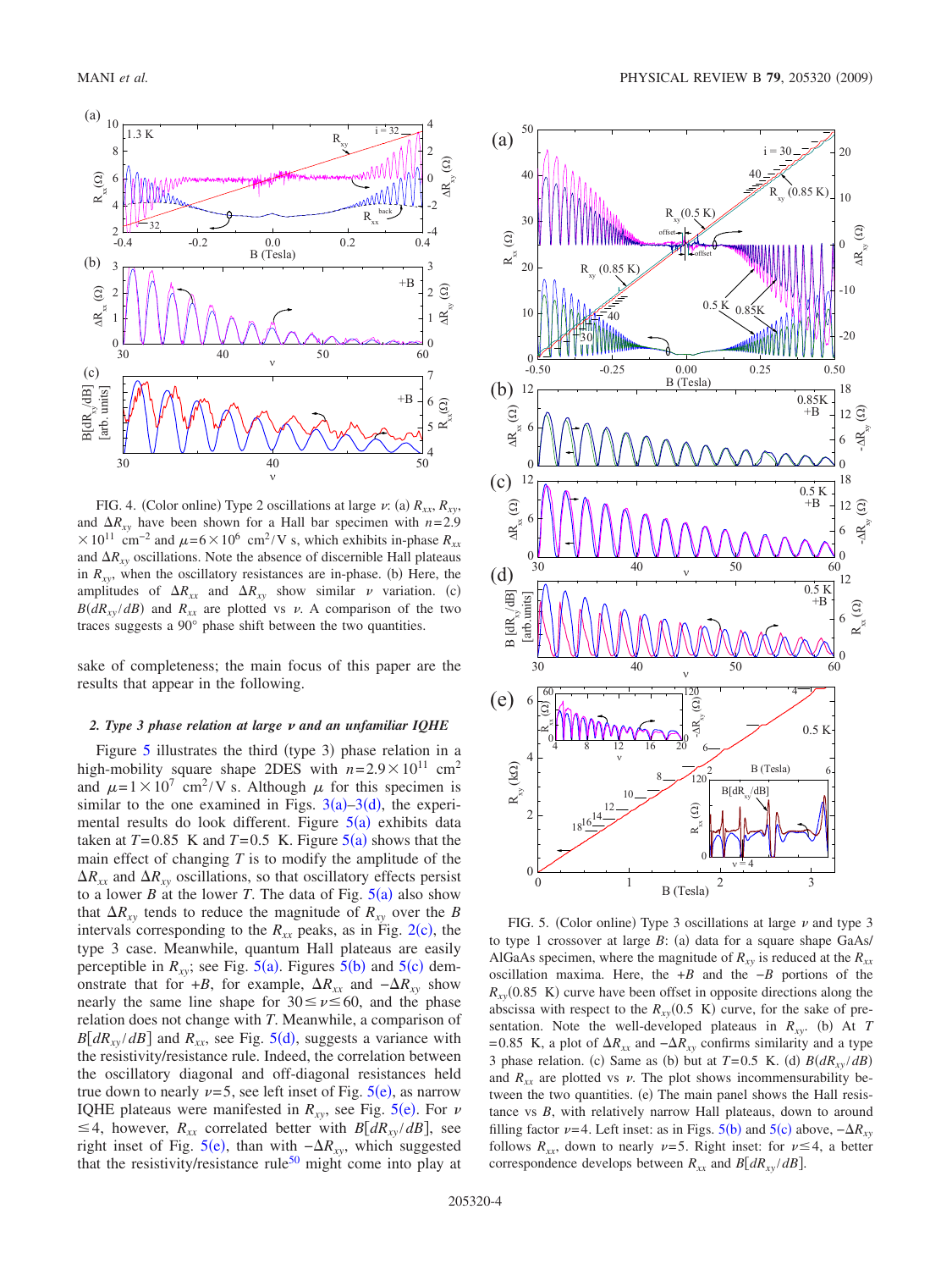<span id="page-4-0"></span>

FIG. 6. (Color online) IQHE with type 3 oscillations: (a)  $R_{xx}$  and  $R_{xy}$  are exhibited for a high-mobility GaAs/AlGaAs specimen that shows deep  $R_{xx}$  minima and even-integral Hall plateaus at  $R_{xy}$  $=h/ie^2$ . (b) Here,  $-\Delta R_{xy}$  follows  $\Delta R_{xx}$ , indicative of a  $\pi$  phase shift and a type 3 relationship, unlike the canonical quantum Hall situa-tion; see Fig. [1](#page-1-0)(c). (c)  $B(dR_{xy}/dB)$  and  $R_{xx}$  are plotted vs  $\nu$  to compare with the resistivity/resistance rule. Here, the line shapes look dissimilar, and there is a phase shift between  $B(dR_{xy}/dB)$  and *Rxx*.

especially low  $\nu$  here, as the system undergoes a type 3  $\rightarrow$  type 1 transformation, with decreasing  $\nu$ .

An expanded data plot of type 3 transport is provided in Fig.  $6(a)$  $6(a)$ . This plot shows plateaus in  $R_{xy}$  and deep minima in  $R_{xx}$  to very low magnetic fields, as quantum Hall plateaus in  $R_{xy}$  follow  $R_{xy} = h/ie^2$ , to an experimental uncertainty of  $\approx 1$ percent. Although the IQHE data of Fig.  $6(a)$  $6(a)$  again appear normal at first sight, the remarkable difference becomes apparent when  $\Delta R_{xx}$  and  $-\Delta R_{xy}$  are plotted vs  $\nu$ , as in Fig. [6](#page-4-0)(b). Here, we find once again an approximate phase shift of  $\pi$ (type 3) between  $\Delta R_{xx}$  and  $\Delta R_{xy}$  [Fig. [6](#page-4-0)(b)], as in Figs. [5](#page-3-1)(b) and  $5(c)$  $5(c)$ , which is distinct from the canonical (type 1) phase relationship exhibited in Fig.  $1(c)$  $1(c)$ . The resistivity/resistance rule  $R_{xx} \propto B[dR_{xy}/dB]$  seems not to be followed in this case at such large  $\nu$ , as a "phase shift" and a line shape difference between  $R_{xx}$  and  $B[dR_{xy}/dB]$  becomes perceptible in Fig.  $6(c)$  $6(c)$ . Notably, in Fig.  $6(a)$ , the reported type 3 phase relation can even be discerned by a trained eye.

# **D. Discussion: Numerical simulations indicating the possibility of type 3 and type 2 oscillations**

It is possible to extract some understanding from the phase relationships observed here between the oscillatory  $R_{xx}$ 

<span id="page-4-1"></span>

FIG. 7. (Color online) Modeling shows the possibility of type 3 and type 2 oscillations: (a) simulations suggest that oscillatory scattering contributions to the diagonal conductivity alone can produce type 3 oscillations via the tensor relation for the resistivities, where the magnitude of  $R_{xy}$  is reduced at the SdH  $R_{xx}$  maxima. (b) Simulations of a semiempirical model that includes both a scattering contribution in  $\sigma_{xy}$ , and a reduction in the relaxation time with respect to the transport lifetime, indicate the possibility also of type 2 oscillations, with  $|\Delta R_{xy}| \ll |\Delta R_{xx}|$ . A comparison of Figs. [7](#page-4-1)(a) and  $7(b)$  $7(b)$  helps to convey the  $\tau$ -induced type 3 to type 2 transformation.

(or  $\Delta R_{xx}$ ) and  $\Delta R_{xy}$ . The type 1 orthogonal phase relation of Fig.  $1(c)$  $1(c)$  can be viewed as a restatement of the empirical resistivity/resistance rule, since the data of Fig.  $1(a)$  $1(a)$  yield both Fig.  $1(b)$  $1(b)$  and Fig.  $1(c)$ . Theory suggests that this rule might follow when  $R_{xx}$  is only weakly dependent on the local diagonal resistivity  $\rho_{xx}$  and approximately proportional to the magnitude of fluctuations in the off-diagonal resistivity  $\rho_{xy}$ , when  $\rho_{xx}$  and  $\rho_{xy}$  are functions of the position.<sup>53</sup> Thus, according to theory, specimens following the resistivity rule (and exhibiting type 1 oscillations) seem likely to include density fluctuations.<sup>53</sup>

For type 2 and type 3 oscillations, note that the specimens of Figs. [2–](#page-2-0)[6](#page-4-0) satisfy  $\omega \tau$ <sub>T</sub> > 1, with  $\omega$  the cyclotron frequency, and  $\tau_T$  the transport lifetime, at  $B > 0.001$  (or 0.002) *T*. One might semiempirically introduce oscillations into the diagonal conductivity,  $\sigma_{xx}$ , as  $\sigma_{xx} = \sigma_{xx}^0 [1 - A \cos(2\pi E_F/\hbar \omega)]^{54-56}$  $\sigma_{xx} = \sigma_{xx}^0 [1 - A \cos(2\pi E_F/\hbar \omega)]^{54-56}$  $\sigma_{xx} = \sigma_{xx}^0 [1 - A \cos(2\pi E_F/\hbar \omega)]^{54-56}$ Here, the minus sign ensures the proper phase, while  $\sigma_{xx}^0 = \sigma_0 / [1 + (\omega \tau)^2]$ ,  $\sigma_0$  is the dc conductivity,  $E_F$  is the Fermi energy, and  $A = 4c \{ (\omega \tau_T)^2 / [1 + (\omega \tau_T)^2] \} [X / \sinh(X)]$  $\times$ exp( $-\pi/\omega\tau_s$ ), where *X*=[2 $\pi^2 k_B T/\hbar\omega$ ],  $\tau_s$  is single particle lifetime, and *c* is of order unity.<sup>54,[56,](#page-9-9)[57](#page-9-10)</sup> Simulations with  $\sigma_{xx}$ as given above, and  $\sigma_{xy} = \sigma_{xy}^0 = (\omega \tau_T) \sigma_{xx}^0$ , indicate oscillations in both  $R_{xx}$  and  $R_{xy}$  via  $\rho_{xx} = \sigma_{xx} / (\sigma_{xx}^2 + \sigma_{xy}^2)$  and  $\rho_{xy}$  $= \sigma_{xy}/(\sigma_{xx}^2 + \sigma_{xy}^2)$ , and a type 3 phase relationship, see Fig. [7](#page-4-1)(a), with  $|\Delta R_{xy}|\ll |\Delta R_{xx}|$ . That is, an oscillatory  $\sigma_{xx}$  can also lead to small  $\hat{R}_{xy}$  oscillations, with type 3 phase characteristics; see Fig.  $7(a)$  $7(a)$ .

As a next step, one might introduce an oscillatory  $\sigma_{xy} = \sigma_{xy}^0 [1 + G \cos(2\pi E_F/\hbar \omega)], \text{ where } G = 2c \{[1 + 3(\omega \tau_T)^2]\}$  $[(\omega \tau_T)^2(1+(\omega \tau_T)^2)]\}[X/\sinh(X)]\exp(-\pi/\omega \tau_S).$ <sup>[55](#page-9-11)[,56](#page-9-9)</sup> Upon inverting the tensor including oscillatory  $\sigma_{xy}$  and  $\sigma_{xx}$ , type 3 oscillations were still obtained, as in Fig.  $7(a)$  $7(a)$ .

Finally, the strong *B* field  $\sigma_{xy}$  follows  $\sigma_{xy} = \sigma_{xx}/\omega\tau$ −*ne*/*B* in the self-consistent Born approximation for short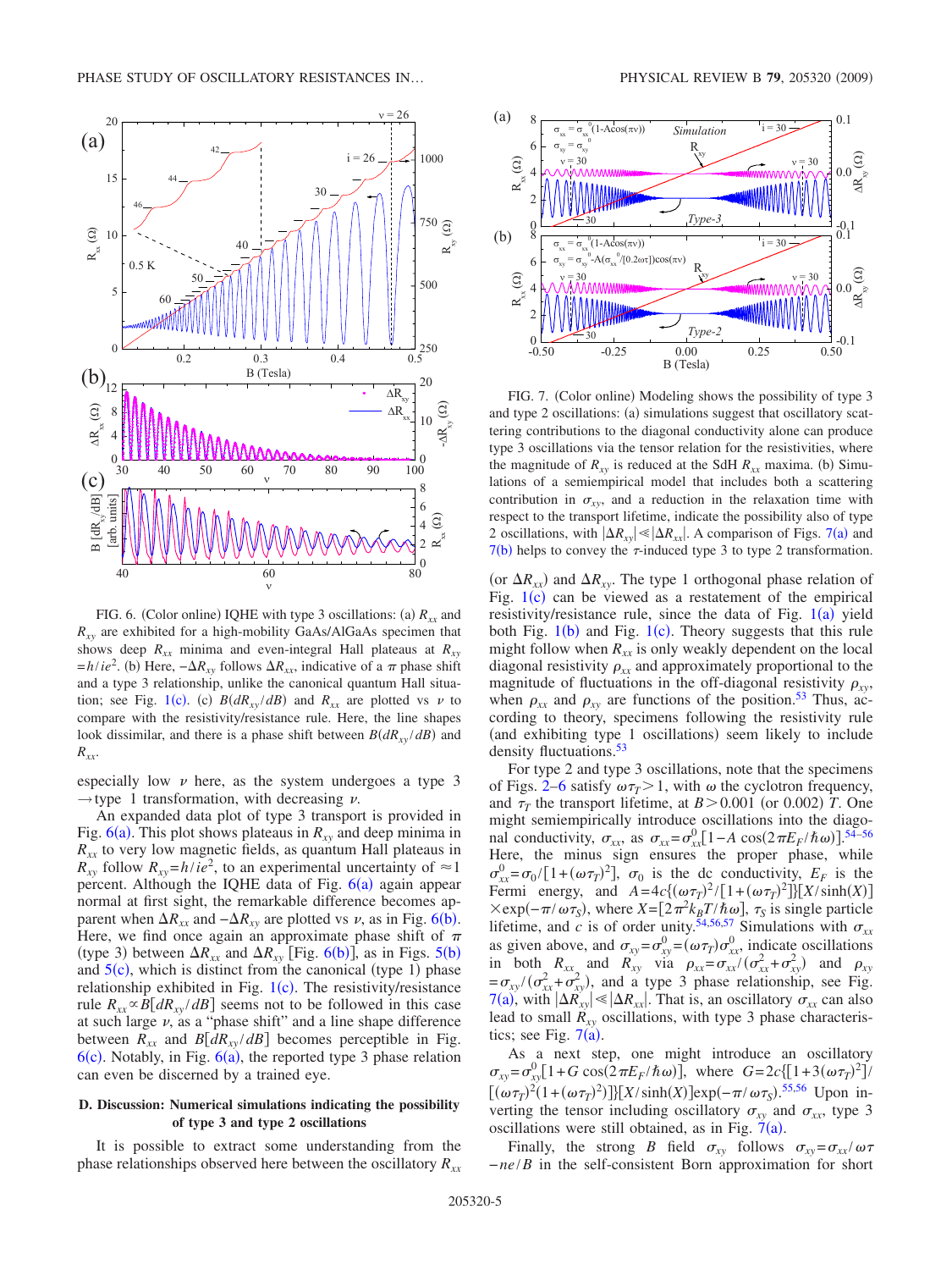range scattering potentials, when  $\tau$  is the relaxation time in the *B* field.<sup>55</sup> Although, the dominant scattering mechanism is long-ranged in GaAs/AlGaAs devices, we set  $\sigma_{xy}$  $=(\sigma_{xx}^0/\omega \tau - ne/B) - A(\sigma_{xx}^0/\omega \tau)\cos(2\pi E_F/\hbar \omega)$ . When  $\tau = \tau_T$ , this approach again yielded type 3 phase relations, as in the discussion above. At this point, we were surprised to see that the type 3 oscillations reported here could be so readily generated from the simulations. Next, we examined the case  $\tau$  $<\tau_T$ , in order to account for the possibility that  $\tau$  in a *B* field may possibly come to reflect  $\tau_s$ , which typically satisfies  $\tau_s$  $\tau_{\tau}$  for small angle scattering by long-range scattering potentials.<sup>57</sup> Remarkably, a reduction in  $\tau$ , which corresponds to changing the nature of the potential landscape, converted type 3 (phase shift by  $\pi$ ) to type 2 (in-phase) oscillations; see Figs.  $7(a)$  $7(a)$  and  $7(b)$ .

If density fluctuations at large length scales produce type 1 characteristics,  $53$  and type 2 oscillations require a difference between  $\tau$ <sup>T</sup> and  $\tau$  as suggested above, then the observation of type 1 and type 2 oscillations in the same measurement [Figs.  $3(b)$  $3(b)$  and  $3(c)$ ] seems consistent because long length-scale potential fluctuations can produce both modest density variations and a difference between  $\tau<sub>T</sub>$  and  $\tau<sub>S</sub>$  (or  $\tau$ ).<sup>[57](#page-9-10)</sup> Perhaps, with increasing *B*, there is a crossover from type 2 to type 1 before  $R_{xy}$  plateaus become manifested, and thus, IQHE is not indicated in the type 2 regime; see Figs.  $3(a)$  $3(a)$  and  $4(a)$  $4(a)$ .

Specimens exhibiting type 3 oscillations and associated IQHE suggest better homogeneity in *n*, which is confirmed by oscillations to extremely low *B* [see Figs.  $6(a)$  $6(a)$  and  $6(b)$ ]. The relatively narrow plateaus at high  $B$  [see Fig.  $5(e)$  $5(e)$ ] hint at a reduced role for disorder-induced localization.<sup>2</sup> In this case, perhaps there are other mechanisms contributing to the observed large  $|\Delta R_{xy}|$ , and plateau formation, in the type 3 case in the high- $\mu$  system. It could be that such additional mechanisms serve to create, maintain, or enhance the mobility gap or suppress backscattering in the higher Landau level here, which assists in the realization of the type 3 characteristics and associated unfamiliar IQHE to low *B*.

# **IV. PART 2: TRANSPORT STUDY UNDER MICROWAVE PHOTOEXCITATION**

Previous sections indicated the observability of several possible phase relations, denoted as type 1, type 2, and type 3, between the oscillatory Hall and diagonal resistances in the dark-GaAs/AlGaAs system. Of particular interest were the approximately  $\pi$ -shifted type 3 oscillations (Figs. [5](#page-3-1) and [6](#page-4-0)), which exhibited quantum Hall effects that were similar to—and yet different from—the canonical quantum Hall effect that goes together with the resistivity/resistance rule and type [1](#page-1-0) oscillations (Fig. 1). Numerical simulations exhibited in the last section confirmed the possibility of these type 3 and type 2 phase relations, although the magnitude of the Hall oscillations obtained in the simulations always remained small compared to  $R_{xx}$  oscillations, unlike experiment. In this section, we examine the influence of microwave photoexcitation over the same magnetic field, filling factor, and temperature intervals, to determine—and convey—the radiationinduced change in Shubnikov–de Haas oscillations and

<span id="page-5-0"></span>

FIG. 8. (Color online) Photoexcitation eliminates IQHE: (a) the dark- and irradiated-at-145 GHz-off-diagonal Hall resistances  $R_{xy}$ of a GaAs/AlGaAs device at *T*= 0.5 K have been exhibited vs the magnetic field *B*. For the sake of presentation, the −27 dB and −18 dB curves have been shifted down along the ordinate with respect to the dark "w/o radiation" curve. The index, *i*, labels the Hall plateaus. Also shown in the figure panel is an expanded  $R_{xy}$ plot of the −18 dB curve for the span 34 *i* 62, which shows that Hall plateaus disappear under photoexcitation between roughly 36  $\leq i \leq 48$ . Thus, photoexcitation eliminates these quantum Hall effects in favor of an ordinary Hall effect. (b) This panel exhibits the diagonal resistance  $R_{xx}$  under photoexcitation at 145 GHz, with the photoexcitation attenuated to −18 dB. Note the reduction in the amplitude of Shubnikov–de Haas oscillations, most noticeably in the vicinity of the  $(4/5)B_f$  minimum of the radiation-induced magnetoresistance oscillations. Thus, this figure shows that a radiationinduced reduction in the amplitude of Shubnikov–de Haas oscillations in  $R_{xx}$  correlates with the radiation-induced disappearance of IQHE plateaus in  $R_{xy}$ .

IQHE in the type 3 high-mobility system. The MBE grown GaAs/AlGaAs single heterostructures for these measurements were prepared by Umansky and co-workers, as per Ref. [58.](#page-9-12)

Figure  $8(a)$  $8(a)$  illustrates the dark and irradiated-at-145 GHz off-diagonal Hall resistances *Rxy* of a GaAs/AlGaAs device at *T*= 0.5 K. Here, for the sake of presentation, the −27 dB and −18 dB Hall curves have been downshifted along the ordinate with respect to the dark "w/o radiation" Hall curve, and the Hall plateaus have been labeled with the index, *i*. Figure  $8(a)$  $8(a)$  shows that the  $R_{xy}$  curve is influenced by the radiation in two ways. First, there develops the "slow" radiation-induced oscillations in the Hall resistance, which are superimposed on the overall linear increase in  $R_{xy}$  with *B*. These radiation-induced oscillations in  $R_{xy}$  are especially evident in the −18 dB curve, and they are similar to what we have reported earlier.<sup>9</sup> Second, radiation also appears to narrow the width of the Hall plateaus more readily over some range of filling factors than others. Again, this feature is most evident in the −18 dB curve. Indeed, in the expanded *Rxy* plot of the −1[8](#page-5-0) dB curve in Fig. 8(a) for the span  $34 \le i$  $\leq$  62, the Hall plateaus tend to vanish under photoexcitation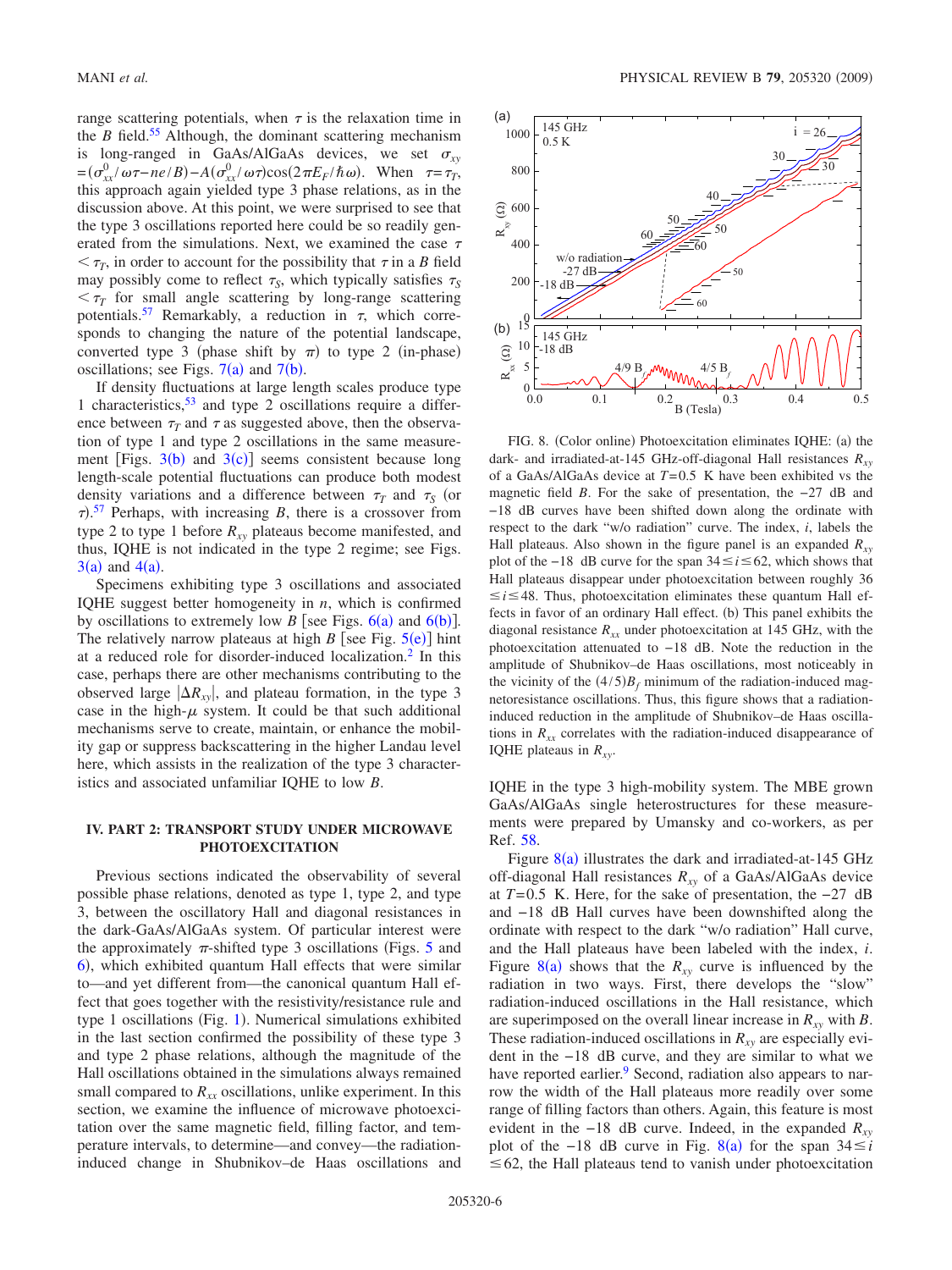<span id="page-6-0"></span>

FIG. 9. (Color online) Re-entrant IQHE under photoexcitation at *T*=0.5 K: the diagonal  $(R_{xx})$  and off-diagonal  $(R_{xy})$  resistances of a photoexcited GaAs/AlGaAs device have been exhibited vs the magnetic field, *B*, for  $0.15 \le B \le 0.45$  T. Here, the specimen has been photoexcited at 163.5 GHz, with the intensity attenuated to  $-10$  dB. The "slow" oscillatory structure in  $R_{xx}$  corresponds to the radiation-induced magnetoresistance oscillations, while the "fast" structure corresponds to the Shubnikov–de Haas oscillations. The  $(4/5)B_f$  minimum for the radiation-induced magnetoresistance oscillations has been marked in the figure. Noticeably, the amplitude of the Shubnikov–de Haas oscillations in  $R_{xx}$  is reduced in the vicinity of the minima of the radiation-induced magnetoresistance oscillations, and this feature correlates with a vanishing of IQHE in  $R_{xy}$  over the same interval. Specifically, in this instance, Hall plateaus vanish between  $34 \le i \le 42$ . They reappear at higher *i*, only to disappear once again at even higher *i*. That is, there appears to be a radiation-induced re-entrance into IQHE. Here, the plateau index *i* has been marked next to the Hall plateaus.

between roughly  $36 \le i \le 48$ , only to reappear at even higher *i*. Thus, this figure suggests that photoexcitation exchanges the integral quantum Hall effects with an ordinary Hall effect over some range of filling factors. The bottom panel of Fig. [8](#page-5-0) exhibits the diagonal resistance  $R_{xx}$  under photoexcitation at *f* = 145 GHz, with the photoexcitation attenuated to −18 dB. This panel exhibits strong radiation-induced magnetoresistance oscillations in  $R_{xx}$ , and a reduction in the amplitude of Shubnikov–de Haas oscillations, most noticeably in the vicinity of the  $(4/5)B_f$  minimum, where  $B_f = 2\pi m^* f/e$ . A comparison of the top and bottom panels of Fig. [8](#page-5-0) indicates that the radiation-induced vanishing of Hall plateaus in  $R_{xy}$  correlates with this radiation-induced nonmonotonicity in the amplitude of Shubnikov–de Haas oscillations in  $R_{rr}$ .

Figure [9](#page-6-0) exhibits similar characteristics at a radiation frequency *f* = 163.5 GHz. Here, a simultaneous measurement of  $R_{xx}$  and  $R_{xy}$ , followed by a plot of the two curves on the same graph, helps to convey the intimate relation between the radiation-induced nonmonotonic variation in the amplitude of the Shubnikov–de Haas  $R_{xx}$  oscillations and the nonmonotonic variation in the width of the Hall plateaus in  $R_{xy}$ . This plot suggests that as the amplitude of Shubnikov–de Haas oscillations in  $R_{xx}$  is reduced by photoexcitation, for example, in the vicinity of the  $(4/5)B_f$  radiation-induced resistance minimum, the Hall plateaus tend to narrow and vanish, although the plateaus reappear once again at either end of the  $(4/5)B_f$  minimum, when the Shubnikov–de Haas oscillations in  $R_{xx}$  grow stronger.

Figure [10](#page-7-0) helps to convey the evolution of these transport characteristics with the photoexcitation intensity at *f*  $= 130$  GHz. Hence, Fig. [10](#page-7-0)(a) shows  $R_{xx}$  and  $R_{xy}$  vs *B* with the radiation attenuated to  $-13$  dB, while Fig.  $10(b)$  $10(b)$  shows the same with the radiation attenuated to −8 dB. Here, Fig.  $10(b)$  $10(b)$  corresponds to the more intense photoexcitation. Although the two panels look similar, it is apparent that increasing the intensity from −13 db to −8 dB increases the magnitude of the "slow" radiation-induced magnetoresistance oscillations characterized by relatively broad minima in the vicinity of  $(4/5)B_f$  and  $(4/9)B_f$ . Concurrently, the amplitude of Shubnikov–de Haas oscillations in  $R_{xx}$  becomes smaller in the vicinity of, for example, the  $(4/5)B_f$  minimum. This weakening of SdH oscillations goes together again with the progressive disappearance of IQHE. It is worth pointing out that IQHE were easily observable down to approximately  $0.2$  T at this temperature,  $T=0.5$  K, in the absence of photoexcitation, as in Fig. [6.](#page-4-0) Figure [10](#page-7-0) shows, however, that under photoexcitation, although some IQHE are still observable in the vicinity of 0.2 T, they disappear in the vicinity of 0.25 T as a consequence of the photoexcitation, only to reappear at an even higher *B*.

The data of Figs. [8](#page-5-0)[–10](#page-7-0) help to illustrate that microwave photoexcitation not only produces radiation-induced magnetoresistance oscillations, but it also influences the amplitude of Shubnikov–de Haas oscillations, producing a nonmonotonic variation in the amplitude of these oscillations vs *B* or  $\nu$ . Further, the data show that this nonmonotonic variation in the amplitude of the Shubnikov–de Haas oscillations correlates with a nonmonotonic variation in the width of the IQHE plateaus vs  $B$  or  $\nu$ . As a vanishing Hall plateau width signals the disappearance of IQHE, it appears that photoexcitation helps to replace the IQHE with an ordinary Hall effect over the minima of the radiation-induced magnetoresistance oscillations.

In order to identify the mechanism responsible for the disappearance of the Hall plateaus under photoexcitation, it seems necessary to establish first the nature of IQHE at these high filling factors per the analysis used earlier for examining transport in the dark specimens. Hence, in Fig. [11,](#page-7-1) we replot the data of Fig. [10](#page-7-0) as  $R_{xx}$  vs  $\nu$  and  $\Delta R_{xy}$  vs  $\nu$ . The plots of Fig.  $11$  are generally similar to the plots of Fig.  $1(c)$  $1(c)$ , Figs.  $3(b)$  $3(b)$  and  $3(c)$ , Fig.  $4(b)$  $4(b)$ , Figs.  $5(b)$  $5(b)$  and  $5(c)$ , and Fig.  $6(b)$  $6(b)$ , with the difference that, instead of  $\Delta R_{xx}$ , it is  $R_{xx}$  that is directly compared with  $-\Delta R_{xy}$ , in the plot overlays. The reason for this difference is that we wish to compare, at the same time, the relative phases of the "fast" "SdH oscillations," as well as the "slow" radiation-induced resistance oscillations, in  $R_{xx}$  and  $R_{xy}$ .

In previous work,<sup>9</sup> we have shown that so far as the radiation-induced oscillations in  $R_{xx}$  and  $R_{xy}$  are concerned,  $-\Delta R_{xy} \propto R_{xx}$ . By setting up this same relation in the plots of Fig. [11,](#page-7-1) we notice that both the radiation-induced and "SdH" oscillations in the diagonal and off-diagonal resistances match up over nearly the entire range of exhibited filling factors,  $12 \le v \le 50$ . Thus, Fig. [11](#page-7-1) helps to realize three conclusions: (a) there is an approximately  $\pi$ -phase shift between the Shubnikov–de Haas oscillations of the diagonal and off-diagonal Hall resistances in these photoexcited data, as for the type 3 resistance oscillations sketched in Fig.  $2(c)$  $2(c)$ .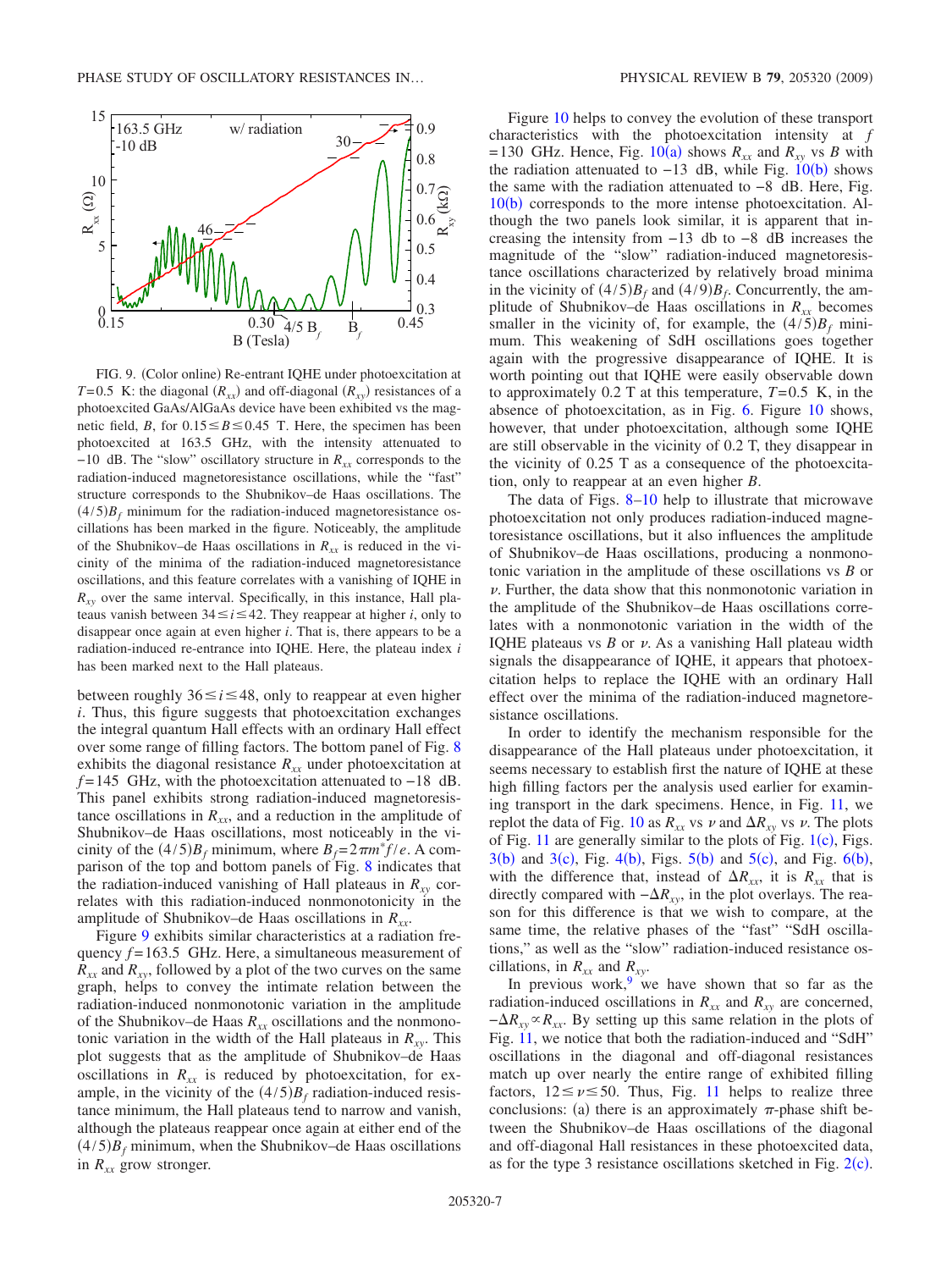<span id="page-7-0"></span>

FIG. 10. (Color online) Evolution of transport and re-entrant IQHE under photoexcitation at  $T=0.5$  K: the diagonal  $(R_{xx})$  and off-diagonal  $(R_{xy})$  resistances of a photoexcited GaAs/AlGaAs device have been exhibited vs the magnetic field, *B*, for  $0.12 \leq B$  $\leq$  0.5 T. Here, the specimen has been photoexcited at 130 GHz, with the intensity attenuated to  $-13$  dB in panel (a) and  $-8$  dB in panel (b). Thus, a comparison of panels (a) and (b) serves to convey the effect of an incremental change in the radiation intensity. The bottom panel corresponds to the greater intensity. As the radiation intensity increases, the radiation-induced magnetoresistance oscillations in  $R_{xx}$ , i.e., the "slow" oscillations, become more pronounced and a radiation-induced zero-resistance state becomes perceptible in  $R_{xx}$  in the vicinity of  $(4/5)B_f$ . Concurrently, the amplitude Shubnikov–de Haas oscillations in  $R_{xx}$  show even stronger nonmonotonicity vs *B*. Indeed, the Shubnikov–de Haas oscillations nearly vanish in the vicinity of  $(4/5)B_f$  as a consequence of photoexcitation at −8 dB. A comparison of the top and bottom panels also shows that Hall plateaus become weaker and tend to vanish with increased photoexcitation near the minima of the radiationinduced magnetoresistance oscillations. The effect tracks the disappearance of Shubnikov–de Haas oscillations in  $R_{xx}$  under the influence of photoexcitation. Indeed, some Hall plateaus that are observable under photoexcitation at −13 dB seem to have nearly vanished under irradiation at −8 dB.

(b) Radiation-induced magnetoresistance oscillations of the diagonal and off-diagonal resistances follow the (type 3) relation  $-\Delta R_{xy} \propto R_{xx}$ , as previously reported.<sup>9</sup> (c) The IQHE observed in this photoexcited study go together with the type 3 characteristics, cf. Figs. [10](#page-7-0) and [11,](#page-7-1) once again, as in the dark study, cf. Figs. [5](#page-3-1) and [6.](#page-4-0) Thus, the observed IQHE seem

<span id="page-7-1"></span>

FIG. 11. (Color online) Type 3 transport under photoexcitation: this figure presents a replot of the data of the previous figure, Fig. [10,](#page-7-0) as  $R_{xx}$  vs  $\nu$  and  $-\Delta R_{xy}$  vs  $\nu$ , in order to carry out a phase comparison of the oscillations in the diagonal and off-diagonal resistance. Here, the oscillatory part of the Hall resistance,  $\Delta R_{\rm rv}$ , matches, within a scale factor, the diagonal resistance so far as both the radiation-induced and Shubnikov–de Haas oscillations are concerned. Indeed, the type 3 behavior observed in this figure confirms that the IQHE exhibited in the previous figure, Fig. [10,](#page-7-0) corresponds to the new IQHE, discussed in association with Figs. [5](#page-3-1) and [6.](#page-4-0)

to belong once again to a previously unknown class of IQHE.

These strong correlations between the  $R_{xx}$  and  $-\Delta R_{xy}$ characteristics per Fig. [11](#page-7-1) further suggest that the mechanism that is responsible for the radiation-induced modulation in the amplitude of Shubnikov–de Haas oscillations in  $R_{xx}$  is also the mechanism that produces the modulation in the width of the IQHE. This topic will be examined in greater detail elsewhere.<sup>59</sup>

Finally, the observation of vanishing diagonal resistance and an ordinary Hall effect under photoexcitation, over a range of filling factors where vanishing resistance is associated with quantum Hall effect in the dark specimen, suggests that the disordered 2D system attains the appearance of an ideal, disorder-free, two-dimensional electron system, under photoexcitation[.2](#page-8-2)

#### **V. CONCLUSION**

An experimental study of the high-mobility GaAs/ AlGaAs system in the dark at large  $\nu$  indicates three distinct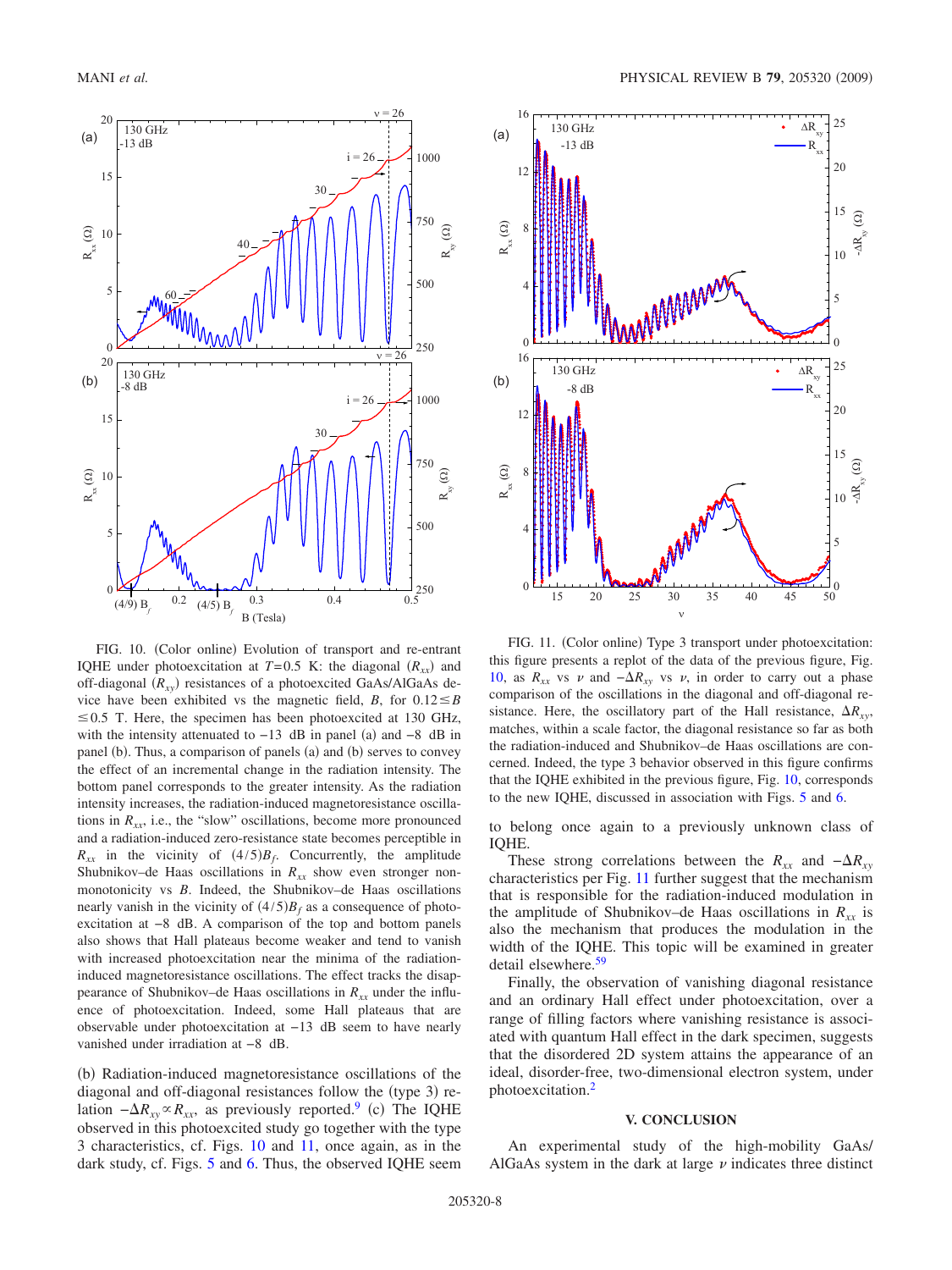phase relations between the oscillatory Hall and diagonal resistances, which have been labeled as type 1, type 2, and type 3 oscillations. Type 1 corresponds to the canonical quantum Hall situation at large filling factors. Type 2 and type 3 oscillations can be reproduced in simple transport simulations and such oscillations exhibit systematic deviations from the resistivity/resistance rule. Surprisingly, IQHE appears manifested in high-mobility specimens in the case of type 3 oscillations, which are characterized by approximately "antiphase" Hall- and diagonal-resistance oscillations. Based on the differences at large  $\nu$  between IQHE in the type 3 case and the canonical IQHE, so far as the phase relations and consistency with the resistivity/resistance rule are concerned, we have reasoned the type 3 case corresponds to an unfamiliar and distinct class of IQHE.

We have also examined the influence of photoexcitation at microwave frequencies on the Hall and diagonal resistances in the high-mobility specimen at large filling factors. We have observed that photoexcitation serves to produce a nonmonotonic variation with  $B$  or  $\nu$  in the amplitude of Shubnikov–de Haas oscillations, and concurrently modulates the width of the IQHE plateaus, leading, remarkably, to a vanishing of IQHE at the minima of the radiation-induced magnetoresistance oscillations. Strikingly, the type 3 phase relation is observed for both the "SdH" oscillations and the radiation-induced magnetoresistance oscillations in  $R_{xx}$  and  $R_{xy}$ ; see Fig. [11.](#page-7-1) The results suggest that the mechanism that produces the modulation in the amplitude of SdH oscillations in  $R_{xx}$  is also responsible for plateau narrowing and IQHE quenching at the minima of the radiation-induced magnetoresistance oscillations.

# **ACKNOWLEDGMENT**

R.G.M. was supported by D. Woolard and the Army Research Office under Grant No. W911NF-07-01-0158.

# **APPENDIX: BACKGROUND SUBTRACTION AND THE EXTRACTION OF THE OSCILLATORY RESISTANCES**

The purpose of this appendix is to exhibit the background subtraction procedure that has been used to extract the oscillatory resistances and generate the resistance oscillations overlays in the figures, for phase comparison. For the diagonal resistance,  $R_{xx}^{\text{back}}$ , when utilized, typically followed either the midpoints [e.g., Fig.  $1(a)$  $1(a)$ ] or the minima [e.g., Fig.

<span id="page-8-5"></span>

FIG. 12. (Color online) Background subtraction procedure: (top) the diagonal and off-diagonal resistances  $R_{xx}$  and  $R_{xy}$  of a GaAs/ AlGaAs device have been exhibited vs the filling factor  $\nu$  along with  $R_{xx}^{\text{back}}$  and  $R_{xy}^{\text{back}}$  (first pass), the background Hall resistance at the first pass.  $R_{xy}^{\text{back}}$  (first pass) is obtained through a linear fit of  $R_{xy}$  vs *B*. (Center) This panel exhibits  $\Delta R_{xx} = R_{xx} - R_{xx}^{back}$  and  $-\Delta R'_{xy} = -(R_{xy} - R_{xy}^{\text{back}})$  (first pass). (Bottom) This panel exhibits  $\Delta R_{xx}$  and  $-\Delta R_{xy} = -(\Delta R'_{xy} - R_{xy}^{\text{back}})$  (second pass).

 $4(a)$  $4(a)$ ] of the  $R_{xx}$  oscillations; see also Fig. [12](#page-8-5) (top). The resulting  $R_{xx}^{\text{back}}$  is then removed from  $R_{xx}$  to obtain  $\Delta R_{xx}$  as shown in Fig. [12](#page-8-5) (center). Background subtraction for the off-diagonal Hall resistance involved a two pass process,  $\sup_{\text{back}} |R_{xy}^{\text{back}}| \ge |\Delta R_{xy}|$ . Here, the first pass identified  $\approx 99\%$  of  $R_{xy}^{\text{back}}$  through a linear fit of  $R_{xy}$  vs *B* which is shown in Fig.  $12$ <sup>'</sup> (top), while a spline fit in the second pass, see Fig. 12 (center), then accounted for the  $\approx$ 1% residual term. At the second pass,  $R_{xy}^{\text{back}}$  was chosen as for  $R_{xx}$ , see above, to make possible resistance oscillations overlays of the type shown in Fig. [12](#page-8-5) (bottom). In all cases,  $R_{xx}^{\text{back}}$  and  $R_{xy}^{\text{back}}$  varied "slowly" in comparison to the oscillatory part of the resistances.

- 1K. v. Klitzing, G. Dorda, and M. Pepper, Phys. Rev. Lett. **45**, 494 (1980).
- <span id="page-8-0"></span>2R. E. Prange and S. M. Girvin, *The Quantum Hall Effect*, 2nd ed. (Springer, New York, 1990).
- <span id="page-8-2"></span>3S. Das Sarma and A. Pinczuk, *Perspectives in Quantum Hall* Effects (Wiley, New York, 1996).
- <span id="page-8-1"></span>4M. P. Lilly, K. B. Cooper, J. P. Eisenstein, L. N. Pfeiffer, and K. W. West, Phys. Rev. Lett. 82, 394 (1999); J. P. Eisenstein, K. B.

Cooper, L. N. Pfeiffer, and K. W. West, *ibid.* 88, 076801 (2002).

- <sup>5</sup> J. S. Xia, W. Pan, C. L. Vincente, E. D. Adams, N. S. Sullivan, H. L. Stormer, D. C. Tsui, L. N. Pfeiffer, K. W. Baldwin, and K. W. West, Phys. Rev. Lett. 93, 176809 (2004).
- <span id="page-8-3"></span>6R. G. Mani, J. H. Smet, K. von Klitzing, V. Narayanamurti, W. B. Johnson, and V. Umansky, Nature (London) 420, 646 (2002).
- <span id="page-8-4"></span> ${}^{7}$ M. A. Zudov, R. R. Du, L. N. Pfeiffer, and K. W. West, Phys. Rev. Lett. 90, 046807 (2003).